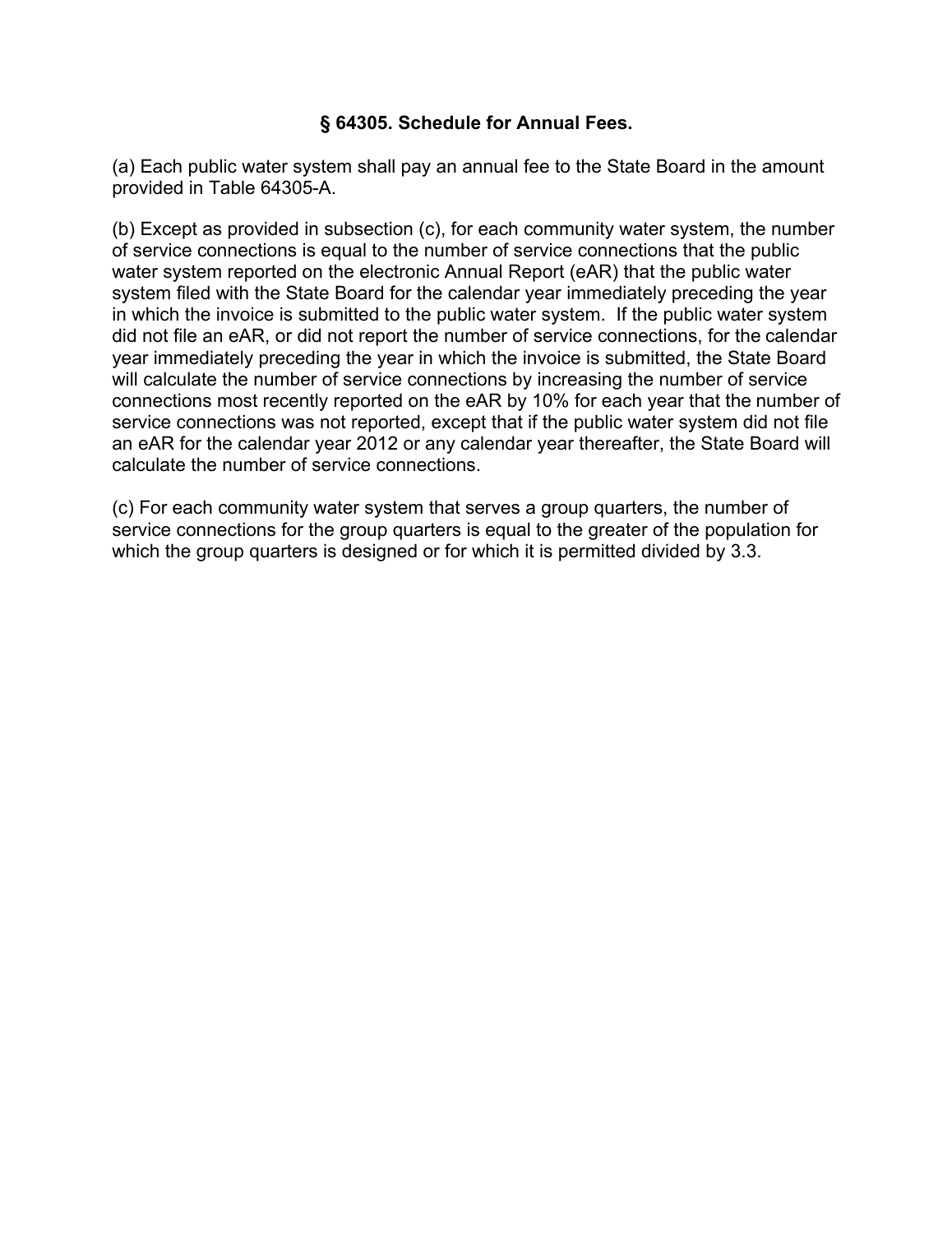## Water System Type Fee Community Water System 100 or fewer service connections | \$500.00 or \$8.34 per service connection, whichever is greater*.* 100 or fewer service connections (disadvantaged community) \$250.00 101 to 1,000 service connections  $\frac{1}{88.34}$  per service connection 101 to 1,000 service connections (disadvantaged community) \$250 plus \$2.78 per each service connection greater than 100 1,001 to 5,000 service connections  $\frac{1}{88.34}$  per each of first 1,000 service connections plus \$4.87 per each service connection greater than 1,000 1,001 to 5,000 service connections (disadvantaged community) \$250 plus \$2.78 per each service connection greater than 100 5,001 to 15,000 service connections  $\parallel$  \$8.34 per each of first 1,000 service connections plus \$4.87 per each service connection greater than 1,000 but less than 5,001 plus \$2.78 per each service connection greater than 5,000 5,001 to 15,000 service connections (disadvantaged community) \$250 plus \$2.78 per each service connection greater than 100 15,001 or more service connections \$8.34 per each of first 1,000 service connections plus \$4.87 per each service connection greater than 1,000 but less than 5,001 plus \$2.78 per each service connection greater than 5,000 but less than 15,001 plus \$1.88 per each service connection greater than 15,000 15,001 or more service connections (disadvantaged community) \$250 plus \$2.78 per each service connection greater than 100 but less than 15,001 plus \$1.88 per each service connection greater than 15,000 Nontransient Noncommunity Water System  $\frac{1}{2}$  \$2.78 per person served, but not less than \$635.00. Transient Noncommunity Water System | \$1,112.00. Wholesaler  $\Big| \$8,342.00 \text{ plus } \$1.90 \text{ per each MG} \Big|$

## TABLE 64305-A – Public Water Systems Annual Fee

 $<sup>1</sup>$  "Million Gallons" (MG) means the annual average, rounded to the nearest million, as</sup> reported to the State Board by the wholesaler in the Electronic Annual Report for the